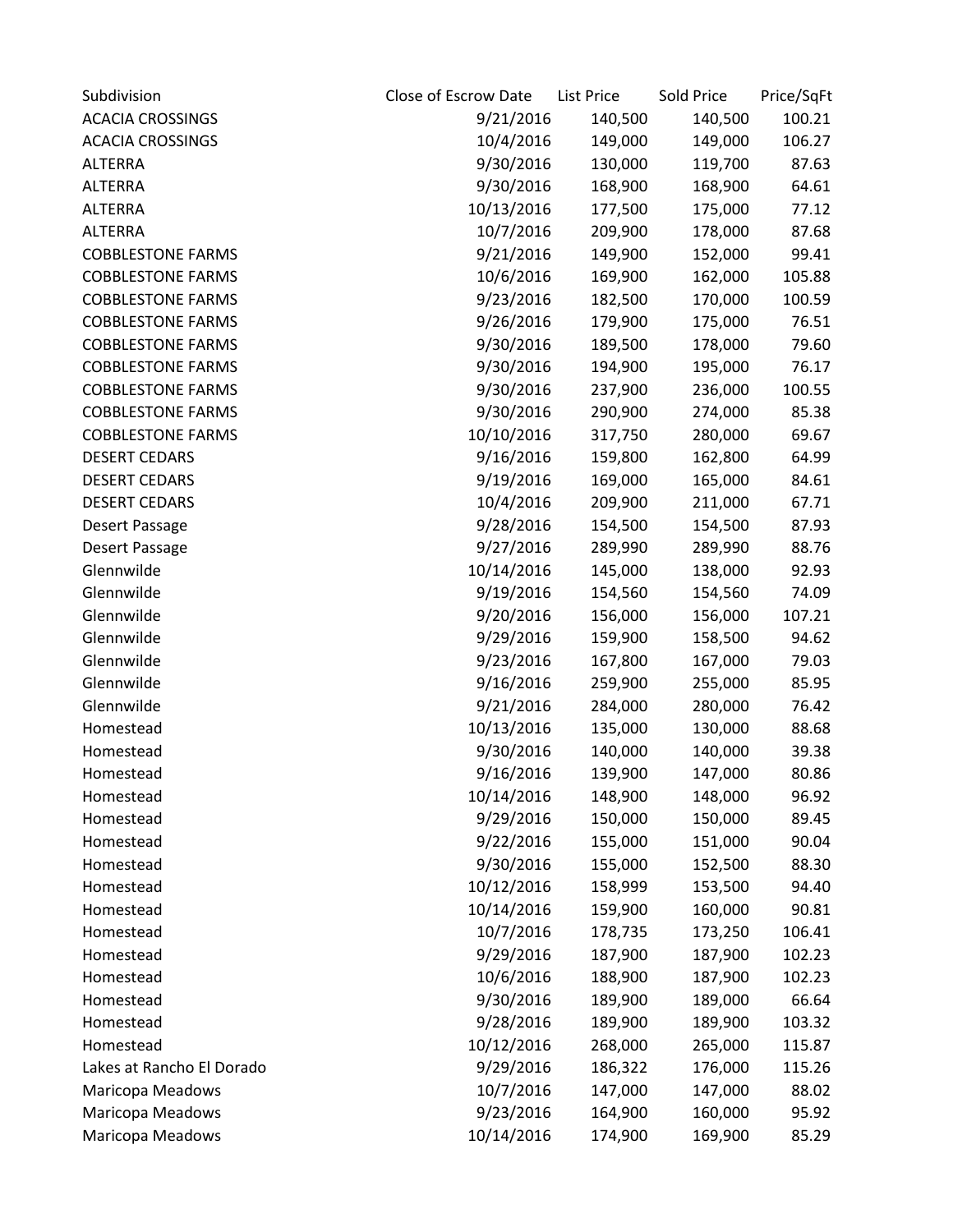| Maricopa Meadows | 9/29/2016  | 179,900 | 172,000 | 77.58  |
|------------------|------------|---------|---------|--------|
| Maricopa Meadows | 10/13/2016 | 189,900 | 188,000 | 50.25  |
| Maricopa Meadows | 10/13/2016 | 199,900 | 197,000 | 60.19  |
| Maricopa Meadows | 10/14/2016 | 194,997 | 197,000 | 74.39  |
| Maricopa Meadows | 9/22/2016  | 198,000 | 198,000 | 57.75  |
| Maricopa Meadows | 9/23/2016  | 204,900 | 200,000 | 54.85  |
| Maricopa Meadows | 9/28/2016  | 224,900 | 226,900 | 64.68  |
| Province         | 9/30/2016  | 199,900 | 192,900 | 122.78 |
| Province         | 9/22/2016  | 199,999 | 195,000 | 123.89 |
| Province         | 9/23/2016  | 239,500 | 237,000 | 137.79 |
| Province         | 10/7/2016  | 499,900 | 480,000 | 151.22 |
| Rancho El Dorado | 9/22/2016  | 134,900 | 134,900 | 103.06 |
| Rancho El Dorado | 10/5/2016  | 144,500 | 138,000 | 97.32  |
| Rancho El Dorado | 9/30/2016  | 142,000 | 138,000 | 81.08  |
| Rancho El Dorado | 10/8/2016  | 139,900 | 139,900 | 95.11  |
| Rancho El Dorado | 10/4/2016  | 139,900 | 140,000 | 109.63 |
| Rancho El Dorado | 9/30/2016  | 141,500 | 141,500 | 83.18  |
| Rancho El Dorado | 10/3/2016  | 144,900 | 144,900 | 85.99  |
| Rancho El Dorado | 9/30/2016  | 148,000 | 147,000 | 73.50  |
| Rancho El Dorado | 9/23/2016  | 162,989 | 160,000 | 109.58 |
| Rancho El Dorado | 9/20/2016  | 156,000 | 160,000 | 111.42 |
| Rancho El Dorado | 10/14/2016 | 160,000 | 160,000 | 0.09   |
| Rancho El Dorado | 9/20/2016  | 167,490 | 165,000 | 77.21  |
| Rancho El Dorado | 10/8/2016  | 169,900 | 173,900 | 88.63  |
| Rancho El Dorado | 9/30/2016  | 175,000 | 175,000 | 109.10 |
| Rancho El Dorado | 9/21/2016  | 179,900 | 179,900 | 68.51  |
| Rancho El Dorado | 9/16/2016  | 183,000 | 182,000 | 84.61  |
| Rancho El Dorado | 9/30/2016  | 184,998 | 184,000 | 86.18  |
| Rancho El Dorado | 9/30/2016  | 185,000 | 185,000 | 92.36  |
| Rancho El Dorado | 9/22/2016  | 190,000 | 187,500 | 101.73 |
| Rancho El Dorado | 9/28/2016  | 189,900 | 189,900 | 66.53  |
| Rancho El Dorado | 9/16/2016  | 190,000 | 190,000 | 82.14  |
| Rancho El Dorado | 9/16/2016  | 193,000 | 192,000 | 69.86  |
| Rancho El Dorado | 10/14/2016 | 202,000 | 193,000 | 67.60  |
| Rancho El Dorado | 9/29/2016  | 199,895 | 195,000 | 101.62 |
| Rancho El Dorado | 9/20/2016  | 199,999 | 200,000 | 84.67  |
| Rancho El Dorado | 9/30/2016  | 205,000 | 202,000 | 87.37  |
| Rancho El Dorado | 9/30/2016  | 219,900 | 214,000 | 109.35 |
| Rancho El Dorado | 9/26/2016  | 219,300 | 215,000 | 94.38  |
| Rancho El Dorado | 10/12/2016 | 229,000 | 221,000 | 100.87 |
| Rancho El Dorado | 10/6/2016  | 229,900 | 227,400 | 126.26 |
| Rancho El Dorado | 10/4/2016  | 234,999 | 235,000 | 95.22  |
| Rancho El Dorado | 10/13/2016 | 239,900 | 237,950 | 124.06 |
| Rancho El Dorado | 9/20/2016  | 247,900 | 244,400 | 114.47 |
| Rancho El Dorado | 9/24/2016  | 260,000 | 252,000 | 97.48  |
| Rancho El Dorado | 9/30/2016  | 269,900 | 256,000 | 109.17 |
| Rancho El Dorado | 9/30/2016  | 279,900 | 275,000 | 87.71  |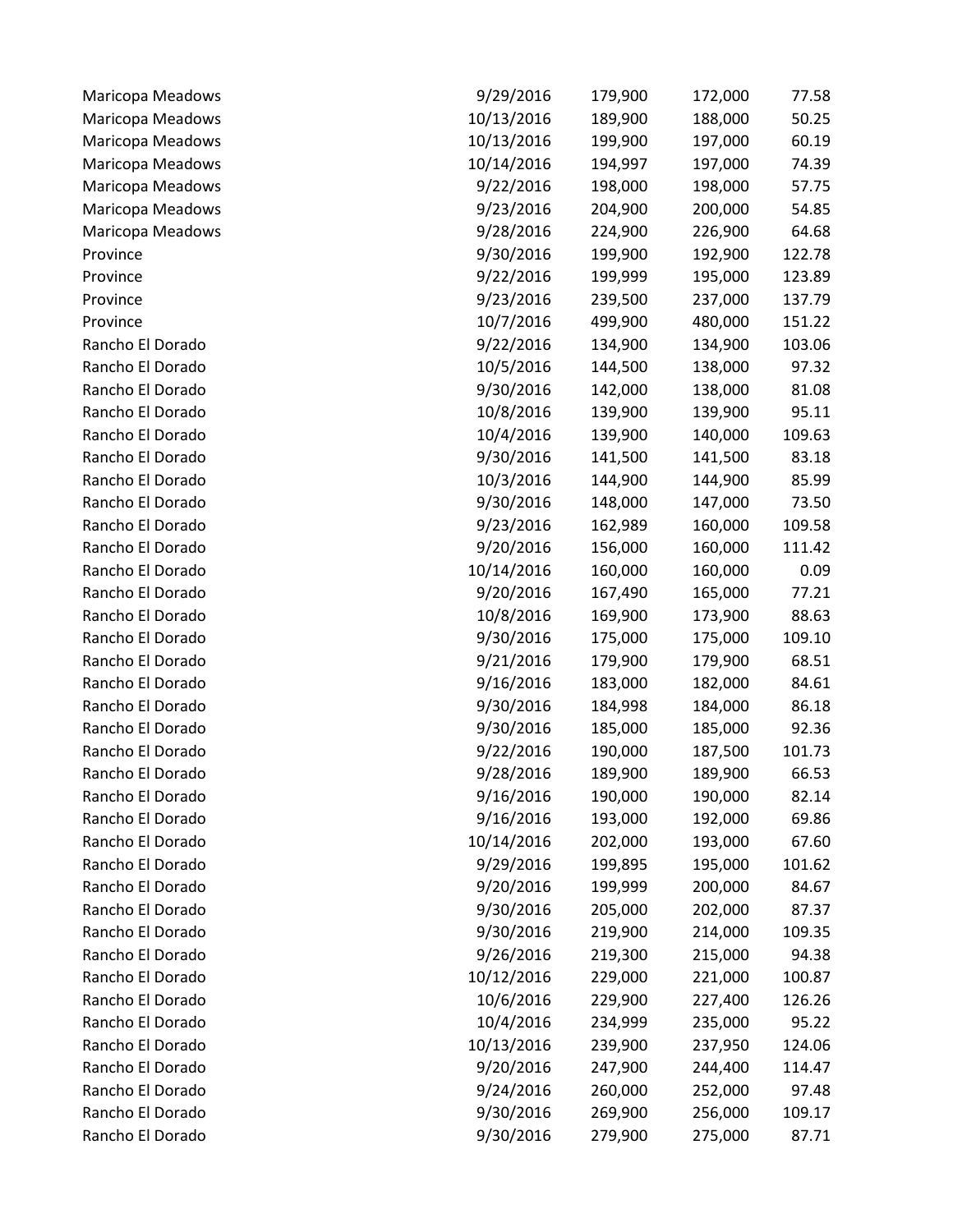| Rancho El Dorado             | 10/12/2016 | 299,900 | 295,000 | 84.58  |
|------------------------------|------------|---------|---------|--------|
| Rancho Mirage                | 9/29/2016  | 139,900 | 144,000 | 91.08  |
| Rancho Mirage                | 10/10/2016 | 154,900 | 153,500 | 90.61  |
| Rancho Mirage                | 9/23/2016  | 199,900 | 201,500 | 58.39  |
| <b>SANTA ROSA SPRINGS</b>    | 10/3/2016  | 155,000 | 155,000 | 89.85  |
| Senita                       | 9/23/2016  | 139,900 | 139,900 | 109.55 |
| Senita                       | 9/30/2016  | 145,000 | 145,000 | 79.84  |
| Senita                       | 9/24/2016  | 150,000 | 145,000 | 74.81  |
| Senita                       | 10/5/2016  | 149,999 | 150,000 | 99.40  |
| Senita                       | 10/7/2016  | 155,000 | 152,500 | 68.63  |
| Senita                       | 10/4/2016  | 159,000 | 159,000 | 70.20  |
| Senita                       | 10/6/2016  | 169,900 | 162,000 | 89.16  |
| Senita                       | 10/6/2016  | 197,000 | 194,000 | 59.85  |
| Senita                       | 9/21/2016  | 230,000 | 230,000 | 55.46  |
| Smith Farms                  | 9/23/2016  | 129,900 | 131,200 | 79.37  |
| Smith Farms                  | 9/23/2016  | 145,000 | 135,000 | 72.30  |
| Smith Farms                  | 10/17/2016 | 149,500 | 144,500 | 87.42  |
| Smith Farms                  | 10/11/2016 | 148,900 | 149,000 | 87.39  |
| Smith Farms                  | 9/30/2016  | 156,900 | 156,900 | 75.14  |
| Sorrento                     | 10/5/2016  | 133,000 | 133,000 | 97.00  |
| Sorrento                     | 10/14/2016 | 133,500 | 133,500 | 88.06  |
| Sorrento                     | 9/29/2016  | 135,000 | 135,000 | 88.06  |
| Sorrento                     | 9/30/2016  | 154,000 | 150,000 | 84.88  |
| Tortosa                      | 9/23/2016  | 130,000 | 127,000 | 67.05  |
| Tortosa                      | 9/27/2016  | 128,000 | 128,000 | 104.91 |
| Tortosa                      | 10/7/2016  | 129,000 | 129,000 | 94.16  |
| Tortosa                      | 9/26/2016  | 134,250 | 131,000 | 94.04  |
| Tortosa                      | 9/22/2016  | 129,900 | 132,000 | 96.28  |
| Tortosa                      | 9/19/2016  | 141,000 | 139,000 | 83.03  |
| Tortosa                      | 10/14/2016 | 150,000 | 156,000 | 57.27  |
| Tortosa                      | 10/12/2016 | 169,000 | 169,000 | 79.56  |
| Tortosa                      | 10/6/2016  | 169,800 | 170,000 | 72.37  |
| Tortosa                      | 9/27/2016  | 189,900 | 193,900 | 70.76  |
| Tortosa                      | 10/10/2016 | 198,500 | 198,500 | 59.57  |
| Tortosa                      | 9/16/2016  | 205,000 | 205,000 | 56.23  |
| Tortosa                      | 10/14/2016 | 224,900 | 215,000 | 74.73  |
| Villages at Rancho El Dorado | 9/29/2016  | 167,500 | 167,500 | 106.96 |
| Villages at Rancho El Dorado | 10/14/2016 | 179,999 | 180,000 | 87.67  |
| Villages at Rancho El Dorado | 9/27/2016  | 184,900 | 184,000 | 68.61  |
| Villages at Rancho El Dorado | 10/4/2016  | 184,900 | 185,000 | 84.13  |
| Villages at Rancho El Dorado | 10/7/2016  | 189,000 | 187,500 | 69.57  |
| Villages at Rancho El Dorado | 9/22/2016  | 219,500 | 215,000 | 61.27  |
| Villages at Rancho El Dorado | 10/7/2016  | 225,000 | 218,900 | 89.27  |
| Villages at Rancho El Dorado | 9/30/2016  | 235,000 | 235,000 | 103.39 |
| Villages at Rancho El Dorado | 10/13/2016 | 235,000 | 235,000 | 113.42 |
| Villages at Rancho El Dorado | 9/22/2016  | 244,800 | 245,000 | 107.78 |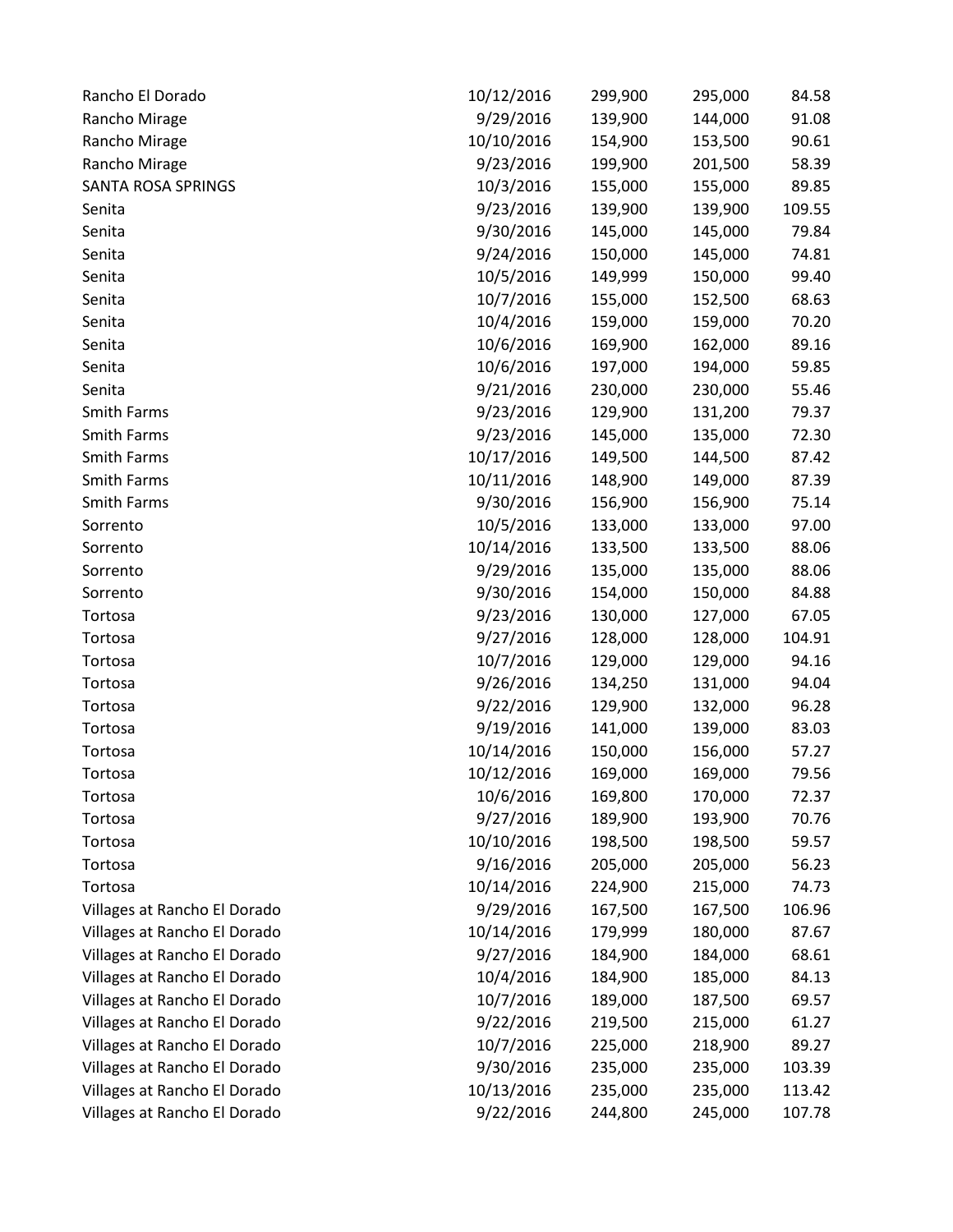**Median purchase price: \$173,250 Median price / s.f.: \$87.68 Median s.f.: 1,962 Median DOM: 49**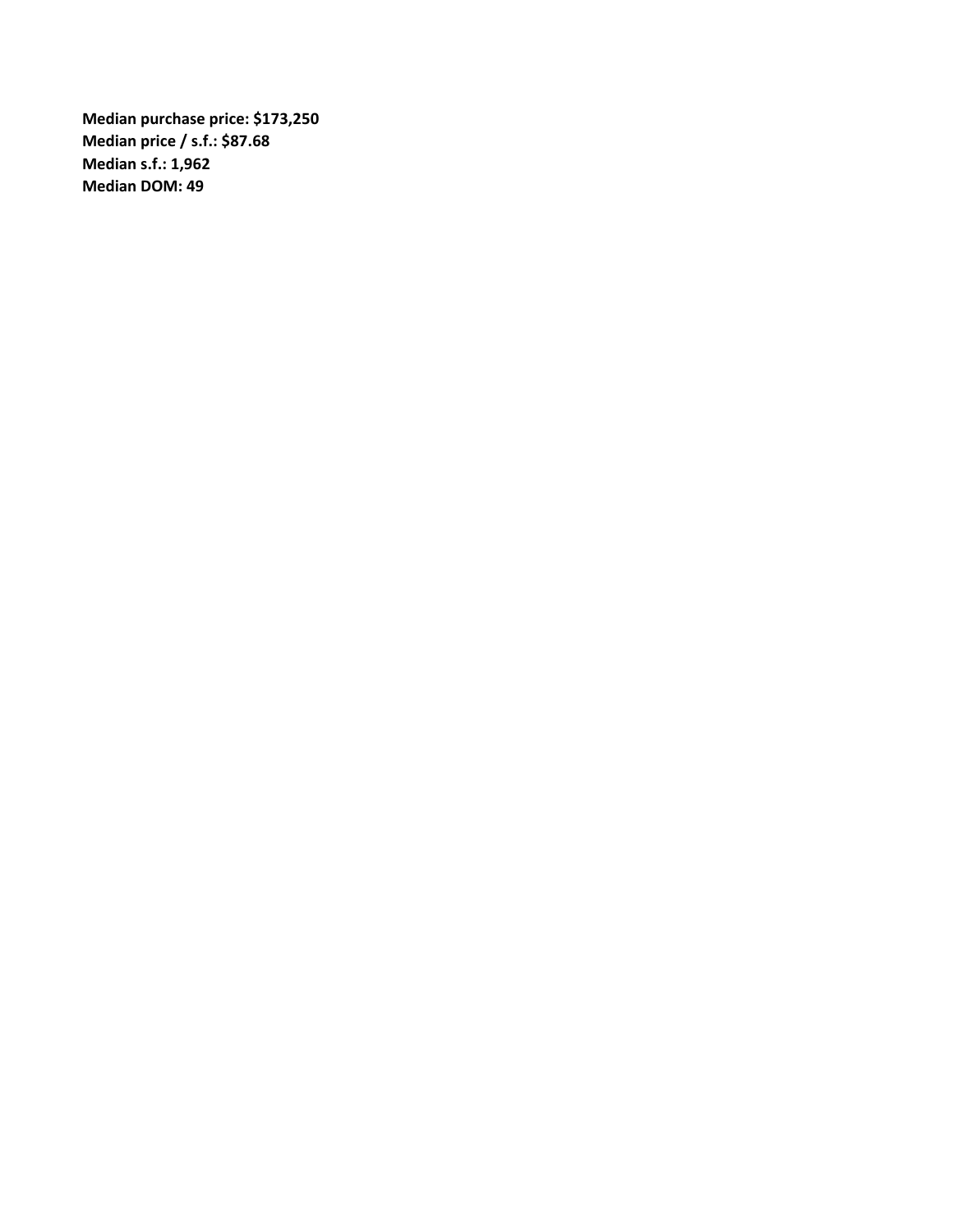| House Nun Compass | <b>Street NamSt Suffix</b>  |       |      | Approx SQF Year Built # Bedroom # Bathroon Pool |                |
|-------------------|-----------------------------|-------|------|-------------------------------------------------|----------------|
| 44904 W           | PAITILLA<br>LN              | 1,402 | 2004 | 3                                               | 2 None         |
| 44747 W           | <b>PAITILLA</b><br>LN       | 1,402 | 2004 | 3                                               | 2 None         |
| 45074 W           | Sage Brush DR               | 1,366 | 2006 | 3                                               | 2 None         |
| 44795 W           | Desert Gar RD               | 2,614 | 2005 | 4                                               | 3 None         |
| 44987 W           | <b>BUCKHORNTRL</b>          | 2,269 | 2005 | 4                                               | 2 None         |
| 45097 W           | <b>RD</b><br><b>RHEA</b>    | 2,030 | 2006 | 4                                               | 2 Private      |
| 44040 W           | <b>RD</b><br><b>PIONEER</b> | 1,529 | 2004 | 3                                               | 2 Community    |
| 44196 W           | <b>RHINESTON RD</b>         | 1,530 | 2006 | 3                                               | 2 Community    |
| 21424 N           | <b>SUNSET</b><br>DR         | 1,690 | 2006 | 3                                               | 2 Community    |
| 22484 N           | <b>GREENLAN DR</b>          | 2,287 | 2005 | 4                                               | 2.5 None       |
| 21703 N           | <b>GIBSON</b><br>DR         | 2,236 | 2006 | 4                                               | 2.5 Both       |
| 44182 W           | <b>RHINESTON RD</b>         | 2,560 | 2006 | 4                                               | 3 Community    |
| 44108 W           | <b>ADOBE</b><br><b>CIR</b>  | 2,347 | 2004 | 3                                               | 2 Community    |
| 22697 N           | <b>GIBSON</b><br>DR         | 3,209 | 2006 | 5                                               | 3 Both         |
| 22315 N           | <b>CELTIC</b><br>AVE        | 4,019 | 2005 | 5                                               | 3.5 Both       |
| 44476 W           | <b>WINDROSE DR</b>          | 2,505 | 2005 | 4                                               | 2.5 None       |
| 44016 W           | Windrose<br><b>DR</b>       | 1,950 | 2005 | 3                                               | 2 None         |
| 44342 W           | <b>MESCAL</b><br><b>ST</b>  | 3,116 | 2006 | 4                                               | 2.5 None       |
| 40147 W           | <b>MARY LOU DR</b>          | 1,757 | 2006 | 3                                               | 2 Community    |
| 40522 W           | PL<br>Art                   | 3,267 | 2014 | 4                                               | 2.5 Community  |
| 42412 W           | <b>SUSSEX</b><br><b>RD</b>  | 1,485 | 2013 | 3                                               | 2 Community    |
| 42537 W           | <b>ALMIRA</b><br>DR         | 2,086 | 2009 | 4                                               | 2.5 Community  |
| 42490 W           | <b>CENTENNIA CT</b>         | 1,455 | 2010 | 3                                               | 1.75 Community |
| 42535 W           | <b>MONTEVEF DR</b>          | 1,675 | 2010 | 3                                               | 2 Community    |
| 42556 W           | Centennial CT               | 2,113 | 2011 | 4                                               | 2.5 Community  |
| 19069 N           | <b>FALCON</b><br>LN         | 2,967 | 2008 | 4                                               | 2.5 Community  |
| 19316 N           | LARIAT<br><b>RD</b>         | 3,664 | 2006 | 5                                               | 3 Private      |
| 21129 N           | <b>GRANTHAN RD</b>          | 1,466 | 2008 | 3                                               | 2 None         |
| 40976 W           | <b>BRANDT</b><br>DR         | 3,555 | 2008 | 4                                               | 2.5 None       |
| 41375 W           | DR<br>Hopper                | 1,818 | 2007 | 3                                               | 2.5 None       |
| 21039 N           | MAC NEIL ST                 | 1,527 | 2007 | 3                                               | 2 None         |
| 41247 W           | SANDERS<br><b>WAY</b>       | 1,677 | 2007 | 3                                               | 2 None         |
| 40451 W           | <b>ROBBINS</b><br>DR        | 1,677 | 2007 | 3                                               | 2 None         |
| 20430 N           | TAMMY<br><b>ST</b>          | 1,727 | 2006 | 3                                               | 2 None         |
| 41379 W           | <b>BRANDT</b><br>DR         | 1,626 | 2013 | 3                                               | 2 None         |
| 40342 W           | <b>ROBBINS</b><br>DR        | 1,762 | 2007 | 3                                               | 2 Community    |
| 20788 N           | <b>WILFORD</b><br>AVE       | 1,628 | 2016 | 3                                               | 2 None         |
| 40135 W           | <b>PRYOR</b><br>LN          | 1,838 | 2016 | 3                                               | 2 None         |
| 40099 W           | LN<br><b>PRYOR</b>          | 1,838 | 2016 | 3                                               | 2 None         |
| 41150 W           | SANDERS<br><b>WAY</b>       | 2,836 | 2007 | 4                                               | 3 None         |
| 40044 W           | LN<br><b>PRYOR</b>          | 1,838 | 2016 | 3                                               | 2 None         |
| 40772 W           | <b>PRYOR</b><br>LN          | 2,287 | 2007 | 4                                               | 2 Private      |
| 41643 W           | LN<br>Anne                  | 1,527 | 2016 | 3                                               | 2 None         |
| 46054 W           | <b>STARLIGHT DR</b>         | 1,670 | 2005 | 3                                               | 2 None         |
| 45697 W           | <b>SKY</b><br>LN            | 1,668 | 2004 | 3                                               | 2 Private      |
| 45438 W           | BARBARA LN                  | 1,992 | 2006 | 3                                               | 2.5 Private    |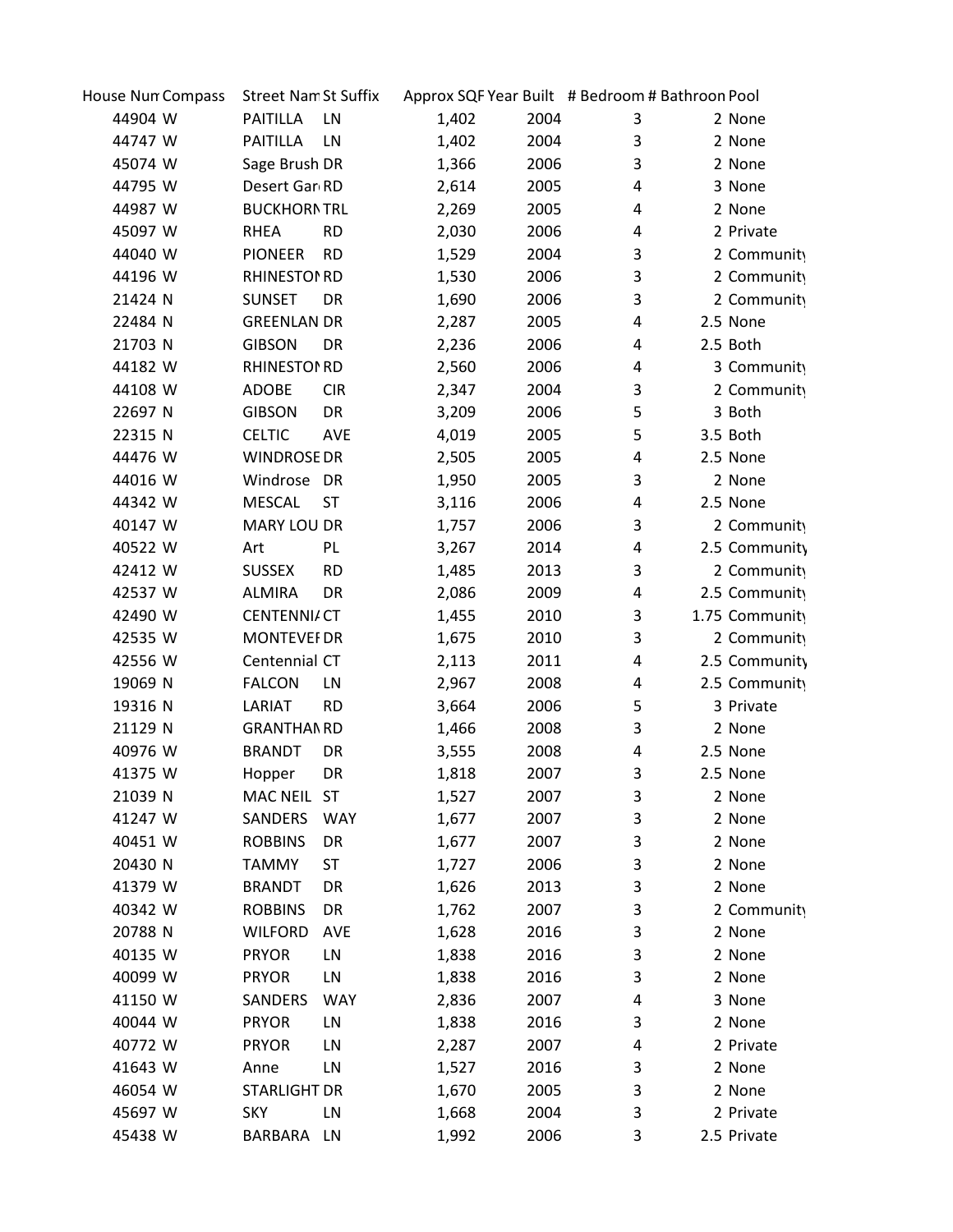| 46169 W | <b>SKY</b>           | LN        | 2,217 | 2006 | 4              | 2 None      |
|---------|----------------------|-----------|-------|------|----------------|-------------|
| 46135 W | SONNY                | <b>RD</b> | 3,741 | 2006 | 5              | 3 None      |
| 45721 W | <b>GUILDER</b>       | AVE       | 3,273 | 2006 | 5              | 2.5 None    |
| 18282 N | <b>KARI</b>          | LN        | 2,648 | 2004 | 3              | 2.5 Private |
| 46040 W | Amsterdan RD         |           | 3,428 | 2005 | 5              | 3.5 None    |
| 46091 W | <b>DIRK</b>          | ST        | 3,646 | 2004 | 5              | 3.5 None    |
| 46083 W | <b>MEADOWSLN</b>     |           | 3,508 | 2007 | 4              | 3 Private   |
| 42059 W | <b>DORSEY</b>        | DR        | 1,571 | 2006 | $\overline{2}$ | 2 Community |
| 41658 W | Caliente             | DR        | 1,574 | 2016 | 3              | 2 Community |
| 20250 N | <b>OXBOW</b>         | LN        | 1,720 | 2006 | $\overline{2}$ | 2 Community |
| 42528 W | <b>JAIL HOUSE CT</b> |           | 3,174 | 2006 | 4              | 3.5 Both    |
| 42682 W | <b>COLBY</b>         | DR        | 1,309 | 2003 | 3              | 2 None      |
| 42286 W | <b>OAKLAND</b>       | DR        | 1,418 | 2003 | 3              | 2 None      |
| 43750 W | <b>BEDFORD</b>       | DR        | 1,702 | 2002 | 4              | 2 None      |
| 41317 W | <b>ANNE</b>          | LN        | 1,471 | 2009 | 4              | 2 None      |
| 21297 N | Shelby               | <b>CT</b> | 1,277 | 2002 | 3              | 2 None      |
| 41953 W | SUNLAND              | DR        | 1,701 | 2005 | 3              | 2.5 None    |
| 21437 N | <b>FALCON</b>        | LN        | 1,685 | 2005 | 3              | 2 None      |
| 43577 W | <b>COLBY</b>         | DR        | 2,000 | 2002 | 3              | 2.5 None    |
| 22713 N | <b>SCOTT</b>         | DR        | 1,460 | 2003 | 3              | 2 Private   |
| 42730 W | SUNLAND              | DR        | 1,436 | 2005 | 3              | 2 Private   |
| 42258 W | <b>BUNKER</b>        | DR        | 1,656 | 2004 | 3              | 2 None      |
| 41960 W | Michaels             | DR        | 2,137 | 2005 | 4              | 2.5 None    |
| 21721 N | KIRKLAND             | DR        | 1,962 | 2002 | 3              | 2 None      |
| 22338 N | VAN LOO              | DR        | 1,604 | 2003 | 3              | 2 Private   |
| 41000 W | <b>COLBY</b>         | DR        | 2,626 | 2007 | 4              | 3 None      |
| 42764 W | OAKLAND              | DR        | 2,151 | 2005 | 3              | 2 None      |
| 43140 W | SUNLAND              | DR        | 2,135 | 2002 | 4              | 2 None      |
| 40897 W | <b>COLBY</b>         | DR        | 2,003 | 2008 | 3              | 3 None      |
| 22090 N | Dietz                | DR        | 1,843 | 2004 | 3              | 2 None      |
| 22453 N | <b>VANDERVE WAY</b>  |           | 2,854 | 2005 | 4              | 3 None      |
| 21934 N | <b>BACKUS</b>        | DR        | 2,313 | 2004 | 3              | 2 Private   |
| 40893 W | <b>BEDFORD</b>       | DR        | 2,748 | 2009 | 4              | 2.5 None    |
| 22386 N | <b>DIETZ</b>         | DR        | 2,855 | 2004 | 4              | 3 None      |
| 42436 W | <b>CHISHOLM DR</b>   |           | 1,919 | 2003 | 3              | 2 None      |
| 43816 W | RIO LOBO             | DR        | 2,362 | 2003 | 4              | 2.5 Private |
| 43337 W | <b>HILLMAN</b>       | DR        | 2,312 | 2002 | 4              | 2 None      |
| 22143 N | <b>BISHOP</b>        | DR        | 1,957 | 2004 | 3              | 2 Private   |
| 43801 W | Wolf                 | DR        | 2,278 | 2003 | 4              | 2.5 Private |
| 40873 W | <b>BRAVO</b>         | DR        | 2,191 | 2009 | 4              | 2.5 None    |
| 21595 N | <b>DIAMOND</b>       | DR        | 1,801 | 2015 | 3              | 2 Community |
| 42030 W | Michaels             | DR        | 2,468 | 2005 | 4              | 3 Private   |
| 21943 N | <b>BACKUS</b>        | DR        | 1,918 | 2005 | 4              | 2 Private   |
| 41956 W | <b>CHAMBERS CT</b>   |           | 2,135 | 2005 | 4              | 2 Private   |
| 42254 W | <b>BRAVO</b>         | DR        | 2,585 | 2004 | 4              | 2 Private   |
| 43234 W | <b>VENTURE</b>       | <b>RD</b> | 2,345 | 2002 | 4              | 2 Private   |
| 22423 N | <b>MULLIGAN DR</b>   |           | 3,135 | 2002 | 4              | 3 Both      |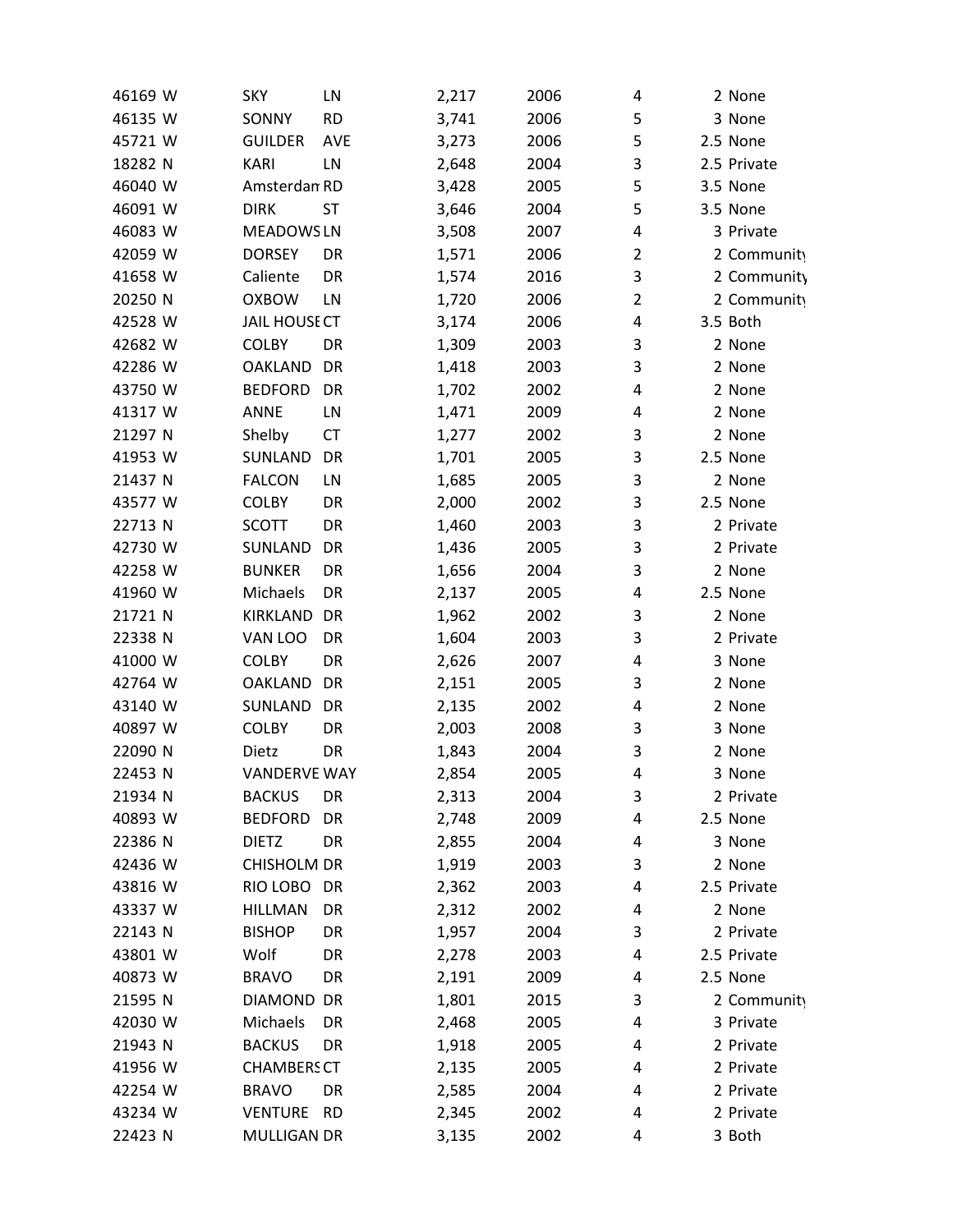| 40724 W | <b>BRAVO</b>         | DR         | 3,488 | 2007 | 4 | 3.5 Private   |
|---------|----------------------|------------|-------|------|---|---------------|
| 38168 W | <b>SANTA CLA AVE</b> |            | 1,581 | 2008 | 3 | 2 None        |
| 19287 N | Piccolo              | DR         | 1,694 | 2008 | 3 | 2 None        |
| 19226 N | SALERNO              | DR         | 3,451 | 2008 | 5 | 3.5 None      |
| 17287 N | <b>ROSA</b>          | DR         | 1,725 | 2008 | 3 | 2 None        |
| 43539 W | Maricopa             | AVE        | 1,277 | 2004 | 3 | 2 None        |
| 43655 W | Arizona              | <b>AVE</b> | 1,816 | 2005 | 3 | 2 None        |
| 42761 W | <b>WILD HORSTRL</b>  |            | 1,938 | 2007 | 4 | 2 None        |
| 18941 N | LELAND               | <b>RD</b>  | 1,509 | 2005 | 3 | 2 None        |
| 43002 W | CAMINO DI--          |            | 2,222 | 2007 | 4 | 3 None        |
| 42949 W | <b>MARTIE LYIRD</b>  |            | 2,265 | 2008 | 4 | 2.5 None      |
| 18932 N | <b>GREENWA\DR</b>    |            | 1,817 | 2006 | 3 | 2 None        |
| 19167 N | TOYA                 | ST         | 3,241 | 2007 | 5 | 3.5 None      |
| 43274 W | MARICOPA AVE         |            | 4,147 | 2006 | 6 | 2.5 Private   |
| 40351 W | PEGGY                | CT         | 1,653 | 2007 | 3 | 2.5 Community |
| 40340 W | <b>MOLLY</b>         | LN         | 1,867 | 2013 | 3 | 2.5 Community |
| 40492 W | <b>MOLLY</b>         | LN         | 1,653 | 2007 | 3 | 2.5 Community |
| 39988 W | <b>TAMARA</b>        | LN         | 1,705 | 2006 | 4 | 2 None        |
| 40414 W | <b>MOLLY</b>         | LN         | 2,088 | 2008 | 3 | 2.5 Community |
| 37130 W | <b>AMALFI</b>        | AVE        | 1,371 | 2007 | 3 | 2 None        |
| 37127 W | <b>BELLO</b>         | LN         | 1,516 | 2007 | 4 | 2 None        |
| 17893 N | <b>ISCHIA</b>        | <b>RD</b>  | 1,533 | 2008 | 4 | 2 None        |
| 37040 W | <b>MONDRAGLN</b>     |            | 1,767 | 2007 | 4 | 2 None        |
| 35845 W | VELAZQUE DR          |            | 1,894 | 2006 | 4 | 2.5 None      |
| 36538 W | LA PAZ               | <b>ST</b>  | 1,220 | 2006 | 3 | 2 None        |
| 36533 W | MALLORCA AVE         |            | 1,370 | 2008 | 3 | 2 None        |
| 20040 N | Flamenco ST          |            | 1,393 | 2006 | 3 | 2 None        |
| 36536 W | <b>SAN CLEMEST</b>   |            | 1,371 | 2006 | 3 | 2 None        |
| 36554 W | <b>PICASSO</b>       | <b>ST</b>  | 1,674 | 2006 | 3 | 2 None        |
| 36127 W | VELAZQUE DR          |            | 2,724 | 2006 | 5 | 2.5 None      |
| 36161 W | <b>CARTEGNALN</b>    |            | 2,124 | 2007 | 3 | 2 None        |
| 35969 W | CATALAN ST           |            | 2,349 | 2006 | 4 | 2 None        |
| 35945 W | VELAZQUE DR          |            | 2,740 | 2006 | 5 | 2.5 Private   |
| 35898 W | Marin                | <b>AVE</b> | 3,332 | 2006 | 5 | 3 None        |
| 36400 W | <b>COSTA BLA DR</b>  |            | 3,646 | 2006 | 5 | 3.5 None      |
| 19030 N | DEL MAR              | AVE        | 2,877 | 2007 | 3 | 2 Private     |
| 21099 N | ALMA                 | DR         | 1,566 | 2004 | 3 | 2 Community   |
| 44208 W | <b>EDDIE</b>         | <b>WAY</b> | 2,053 | 2006 | 3 | 2 None        |
| 44431 W | PALMEN               | DR         | 2,682 | 2005 | 4 | 2.5 Both      |
| 43426 W | LINDGREN DR          |            | 2,199 | 2005 | 3 | 2 Community   |
| 44118 W | <b>ROTH</b>          | <b>RD</b>  | 2,695 | 2005 | 4 | 2.5 Community |
| 43478 W | <b>KNAUSS</b>        | DR         | 3,509 | 2007 | 5 | 3 Community   |
| 20740 N | Madison              | DR         | 2,452 | 2006 | 4 | 2 None        |
| 43198 W | <b>ROTH</b>          | <b>RD</b>  | 2,273 | 2004 | 3 | 2 Both        |
| 43248 W | <b>ROTH</b>          | <b>RD</b>  | 2,072 | 2006 | 3 | 2 Both        |
| 20725 N | <b>BUSTOS</b>        | <b>WAY</b> | 2,273 | 2005 | 4 | 2 Both        |
|         |                      |            |       |      |   |               |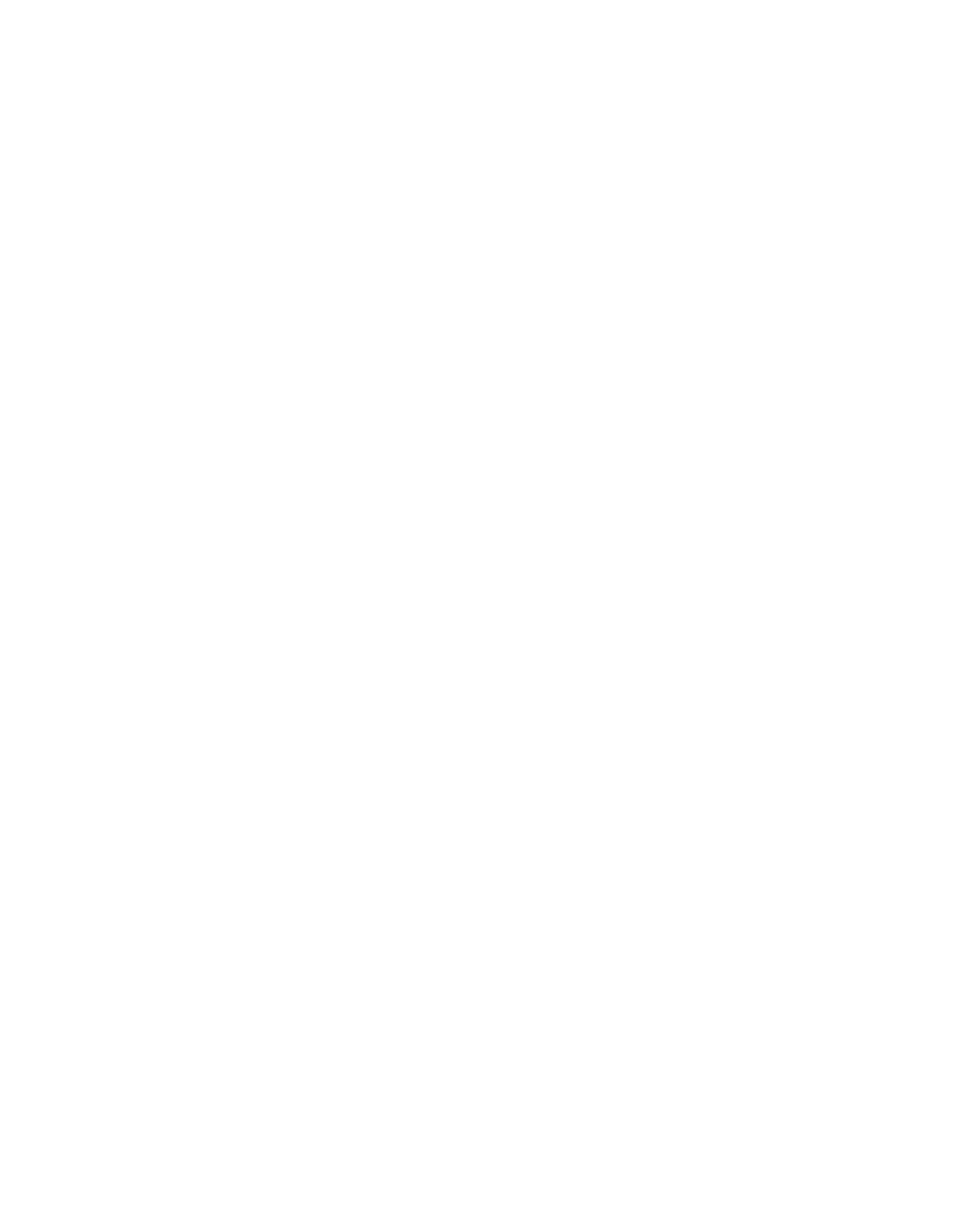| Legal Subdi Days on Market |                  |
|----------------------------|------------------|
| <b>ACACIA CRI</b>          | 5                |
| <b>ACACIA CRI</b>          | 65               |
| <b>ALTERRA SI</b>          | 28               |
| Alterra Sou                | 5                |
| <b>ALTERRAN</b>            | 155              |
| <b>ALTERRA SI</b>          | 138              |
| <b>COBBLEST(</b>           | 72               |
| <b>COBBLEST(</b>           | 67               |
| <b>SUBD COBI</b>           | 172              |
| <b>SUBD COBI</b>           | 225              |
| <b>COBBLEST(</b>           | 145              |
| <b>COBBLEST(</b>           | 35               |
| <b>SUBD COBI</b>           | 37               |
| <b>SUBD COBI</b>           | 21               |
| <b>COBBLEST(</b>           | 136              |
| <b>DESERT CEI</b>          | $\boldsymbol{6}$ |
| <b>DESERT CEI</b>          | 124              |
|                            | 267              |
| <b>SMITH FAR</b>           | 60               |
| $\prime$                   | 16               |
| <b>RIVER BIRC</b>          | 346              |
| <b>RIVER BIRC</b>          | 38               |
| <b>RIVER BIRC</b>          | 33               |
| <b>FINAL PLAT</b>          | 142              |
| $\prime$                   | 187              |
| <b>FINAL PLAT</b>          | 130              |
| <b>FINAL PLAT</b>          | 98               |
| LOT 038 PA                 | 21               |
| PARCEL 7 A                 | 42               |
| PARCEL 5 A                 | $\boldsymbol{6}$ |
| LOT 029 PA                 | 38               |
| PARCEL 3 A                 | $\overline{2}$   |
| LOT 133 PA                 | 15               |
| PARCEL 6 A                 | 42               |
| PARCEL 6 A                 | 67               |
| LOT 057 PA                 | 10               |
| LOT 074 PA                 | 21               |
| LOT 032 PA                 | $\overline{2}$   |
| LOT 030 PA                 | 62               |
| PARCEL 3 A                 | 58               |
| LOT 048 PA                 | 34               |
| PARCEL 9 A                 | 8                |
| <b>RANCHO EI</b>           | $\overline{7}$   |
| <b>MARICOPA</b>            | 87               |
| <b>MARICOPA</b>            | 38               |
| MARICOPA                   | 75               |
|                            |                  |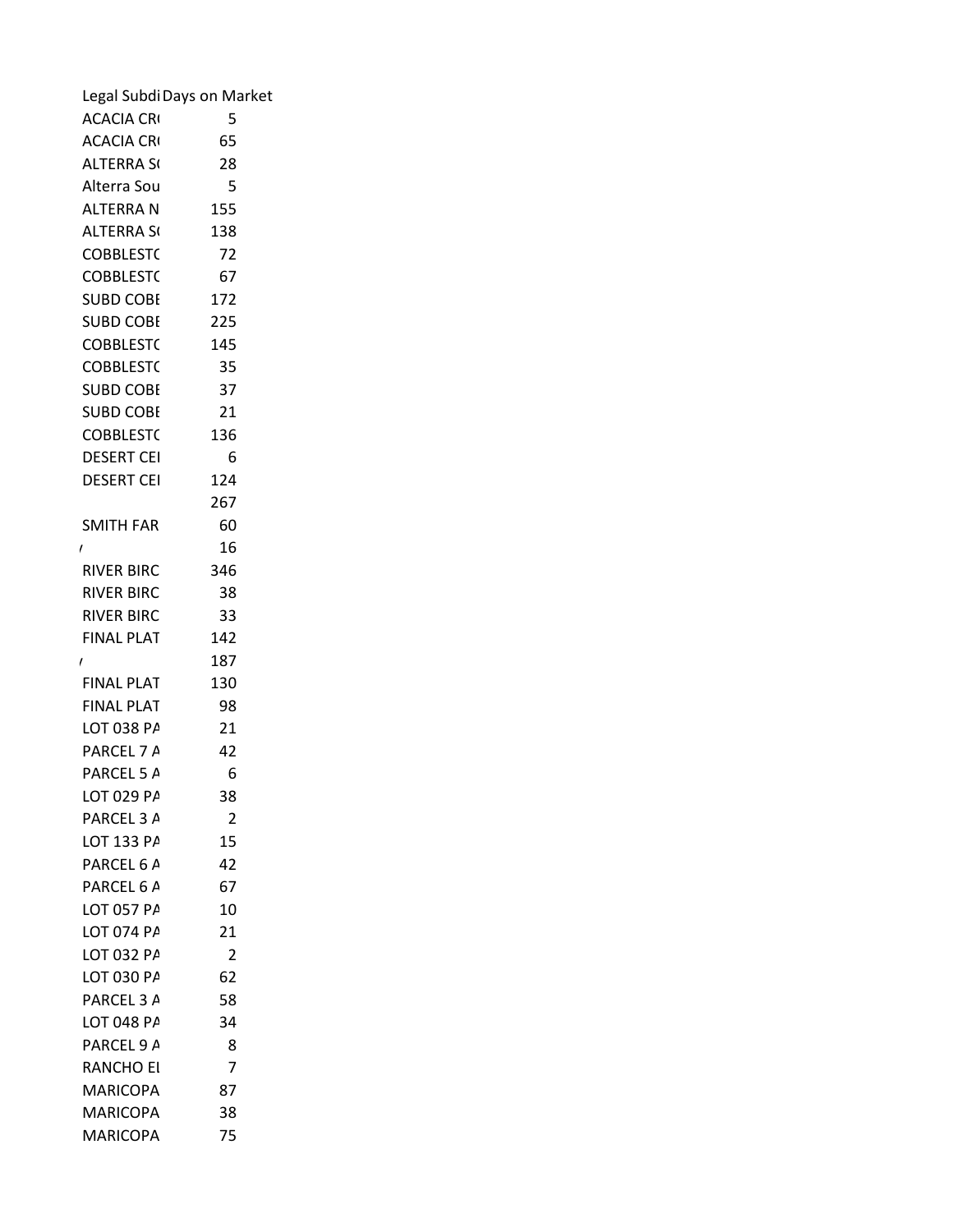| <b>MARICOPA</b><br><b>MARICOPA</b><br><b>MARICOPA</b><br><b>MARICOPA</b><br><b>MARICOPA</b><br><b>MARICOPA</b><br>LOT 031 OF<br>I.<br>LOT 004 OF<br><b>PROVINCE</b><br>PHASE II P/<br>PHASE II P/<br>PARCEL 2B<br>LOT 283 RA<br>PARCEL 2A<br>PARCEL 23<br>PHASE II P/<br>PARCEL 2A<br>PHASE II P/<br>PHASE II P/<br>PHASE II P/<br>PARCEL 3 A<br>PHASE II P/<br>LOT 430 RA<br>PHASE II P/<br>PARCEL 5 A | 43<br>67<br>78<br>49<br>43<br>33<br>115<br>197<br>88<br>56<br>53<br>11<br>78<br>33<br>$\overline{2}$<br>8<br>116<br>48<br>46<br>13<br>140<br>77 |
|---------------------------------------------------------------------------------------------------------------------------------------------------------------------------------------------------------------------------------------------------------------------------------------------------------------------------------------------------------------------------------------------------------|-------------------------------------------------------------------------------------------------------------------------------------------------|
|                                                                                                                                                                                                                                                                                                                                                                                                         |                                                                                                                                                 |
|                                                                                                                                                                                                                                                                                                                                                                                                         |                                                                                                                                                 |
|                                                                                                                                                                                                                                                                                                                                                                                                         |                                                                                                                                                 |
|                                                                                                                                                                                                                                                                                                                                                                                                         |                                                                                                                                                 |
|                                                                                                                                                                                                                                                                                                                                                                                                         |                                                                                                                                                 |
|                                                                                                                                                                                                                                                                                                                                                                                                         |                                                                                                                                                 |
|                                                                                                                                                                                                                                                                                                                                                                                                         |                                                                                                                                                 |
|                                                                                                                                                                                                                                                                                                                                                                                                         |                                                                                                                                                 |
|                                                                                                                                                                                                                                                                                                                                                                                                         |                                                                                                                                                 |
|                                                                                                                                                                                                                                                                                                                                                                                                         |                                                                                                                                                 |
|                                                                                                                                                                                                                                                                                                                                                                                                         |                                                                                                                                                 |
|                                                                                                                                                                                                                                                                                                                                                                                                         |                                                                                                                                                 |
|                                                                                                                                                                                                                                                                                                                                                                                                         |                                                                                                                                                 |
|                                                                                                                                                                                                                                                                                                                                                                                                         |                                                                                                                                                 |
|                                                                                                                                                                                                                                                                                                                                                                                                         |                                                                                                                                                 |
|                                                                                                                                                                                                                                                                                                                                                                                                         |                                                                                                                                                 |
|                                                                                                                                                                                                                                                                                                                                                                                                         |                                                                                                                                                 |
|                                                                                                                                                                                                                                                                                                                                                                                                         |                                                                                                                                                 |
|                                                                                                                                                                                                                                                                                                                                                                                                         |                                                                                                                                                 |
|                                                                                                                                                                                                                                                                                                                                                                                                         |                                                                                                                                                 |
|                                                                                                                                                                                                                                                                                                                                                                                                         |                                                                                                                                                 |
|                                                                                                                                                                                                                                                                                                                                                                                                         |                                                                                                                                                 |
|                                                                                                                                                                                                                                                                                                                                                                                                         |                                                                                                                                                 |
|                                                                                                                                                                                                                                                                                                                                                                                                         | 21                                                                                                                                              |
|                                                                                                                                                                                                                                                                                                                                                                                                         | 44                                                                                                                                              |
|                                                                                                                                                                                                                                                                                                                                                                                                         | 169                                                                                                                                             |
|                                                                                                                                                                                                                                                                                                                                                                                                         | 15                                                                                                                                              |
|                                                                                                                                                                                                                                                                                                                                                                                                         | 115                                                                                                                                             |
| LOT 374 RA                                                                                                                                                                                                                                                                                                                                                                                              | 135                                                                                                                                             |
| PARCEL 27                                                                                                                                                                                                                                                                                                                                                                                               | 50                                                                                                                                              |
| PHASE II P/                                                                                                                                                                                                                                                                                                                                                                                             | 10                                                                                                                                              |
| PHASE II P/                                                                                                                                                                                                                                                                                                                                                                                             | 92                                                                                                                                              |
| LOT 413 RA                                                                                                                                                                                                                                                                                                                                                                                              | 44                                                                                                                                              |
| PHASE II P/                                                                                                                                                                                                                                                                                                                                                                                             | 66                                                                                                                                              |
| PHASE II P/                                                                                                                                                                                                                                                                                                                                                                                             | 50                                                                                                                                              |
| PARCEL 3 A                                                                                                                                                                                                                                                                                                                                                                                              | 14                                                                                                                                              |
| PARCEL 5 A                                                                                                                                                                                                                                                                                                                                                                                              | 131                                                                                                                                             |
| PHASE II P/                                                                                                                                                                                                                                                                                                                                                                                             | 47                                                                                                                                              |
|                                                                                                                                                                                                                                                                                                                                                                                                         | 115                                                                                                                                             |
| LOT 876 RA                                                                                                                                                                                                                                                                                                                                                                                              | 95                                                                                                                                              |
| LOT 570 RA                                                                                                                                                                                                                                                                                                                                                                                              | 68                                                                                                                                              |
| PHASE II P/                                                                                                                                                                                                                                                                                                                                                                                             | 56                                                                                                                                              |
| PHASE II P/                                                                                                                                                                                                                                                                                                                                                                                             | 4                                                                                                                                               |
| PHASE II P/                                                                                                                                                                                                                                                                                                                                                                                             | 115                                                                                                                                             |
| PHASE II P/                                                                                                                                                                                                                                                                                                                                                                                             | 118                                                                                                                                             |
| PARCEL 6 A                                                                                                                                                                                                                                                                                                                                                                                              | 39                                                                                                                                              |
| PARCEL 6 A                                                                                                                                                                                                                                                                                                                                                                                              |                                                                                                                                                 |